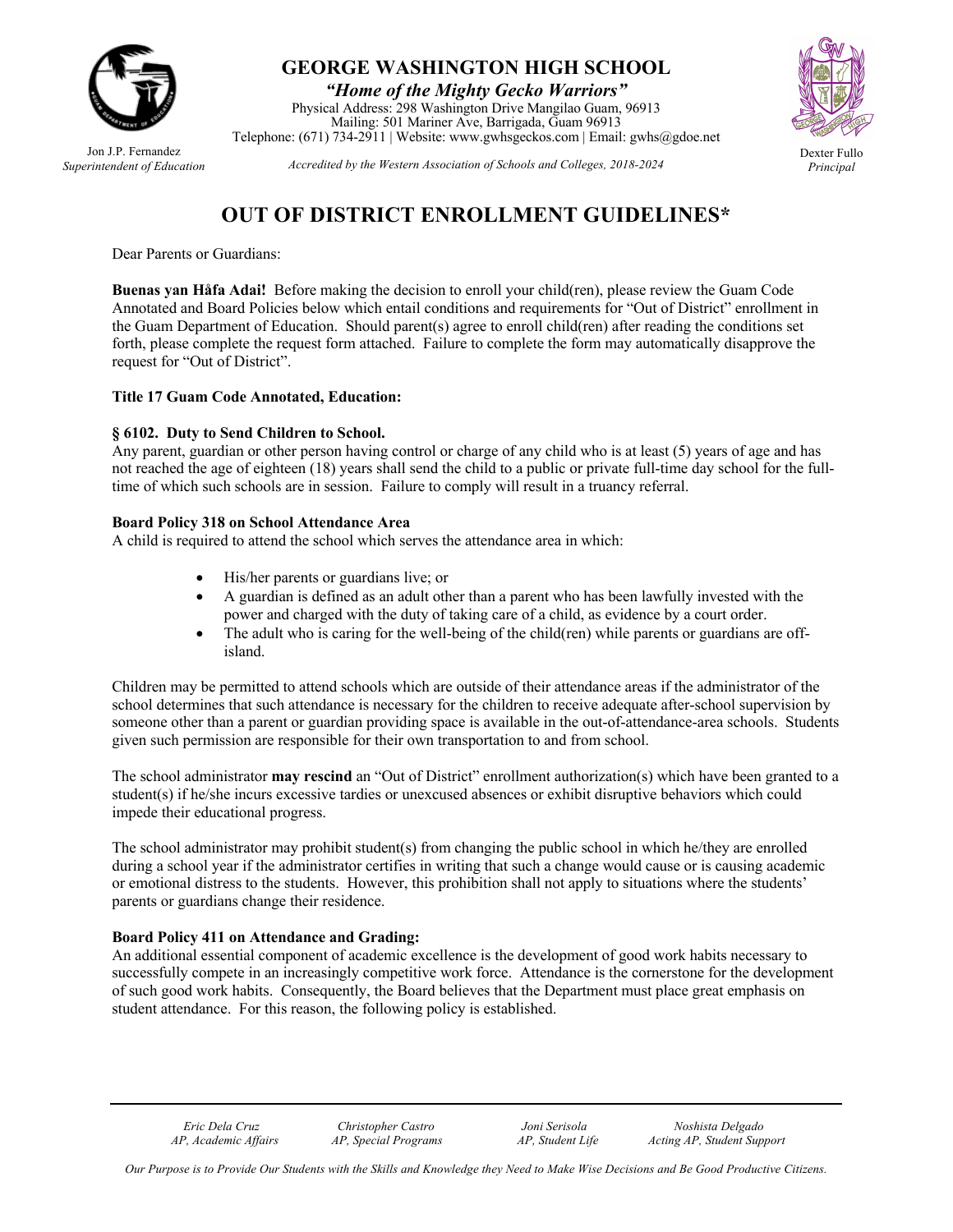

Jon J.P. Fernandez *Superintendent of Education*

# **GEORGE WASHINGTON HIGH SCHOOL**

*"Home of the Mighty Gecko Warriors"* Physical Address: 298 Washington Drive Mangilao Guam, 96913 Mailing: 501 Mariner Ave, Barrigada, Guam 96913 Telephone: (671) 734-2911 | Website: www.gwhsgeckos.com | Email: gwhs@gdoe.net



*Principal*

*Accredited by the Western Association of Schools and Colleges, 2018-2024*

\*Absences incurred for any of the following reasons are to be considered as excused absences:

- Illness of the student. However, student absent for three or more consecutive days due to illness are required to present written certification from a physician attesting to the nature of the illness and the duration for which the student should be excused from school. In addition, school administrators may require written certification from a physician for any number of days of absences due to illness if a student's past attendance records show patterns of illnesses or reasons stated as illnesses, which the administrator finds questionable.
- Scheduled medical or dental visits.
- Death in the immediate family. Immediate family is defined as mother, father, stepmother, stepfather, guardian or caretaker, brother, sister, stepbrother, stepsister, spouse, grandparent and child.
- Required appearances at court or other legally related proceedings.
- If the student has been identified as a regular bus rider and late bus pick up to school has been noted.
- Travel, which has the prior approval of a school administrator.
- Natural catastrophe or disaster.
- Participation in authorized school related activities or compliance with administrative actions taken by the school, such as field trips, conferences called by administrators or counselors, suspensions, going home because of illness or injury, etc.
- Observance of holidays recognized by a religion of which the student is a member.
- The school administrator shall have the final authority to decide whether an absence is considered as excused within the limits contained in this policy.

### **Board Policy 400 on Behavior Code:**

Each principal shall establish student regulations concerning the conduct of students on the school campus. The rules and regulations shall be consistent with overall policies of the Board and the Student Discipline Procedures of the Department George Washington High School has established a "Discipline Policy" which identifies rules in which the entire student body is responsible to follow at all times (Refer to Discipline section in Parent-Student Handbook).

### *\*NOTE:*

Some items may become irrelevant or may be modified, as it relates to the COVID-19 crisis. For more *information, or for any questions or concerns, contact the school directly at 734-2911, through email at gwhs@gdoe.net or visit the school website for any updates: www.gwhsgeckos.com.*

 *Eric Dela Cruz Christopher Castro Joni Serisola Noshista Delgado AP, Academic Affairs AP, Special Programs AP, Student Life Acting AP, Student Support*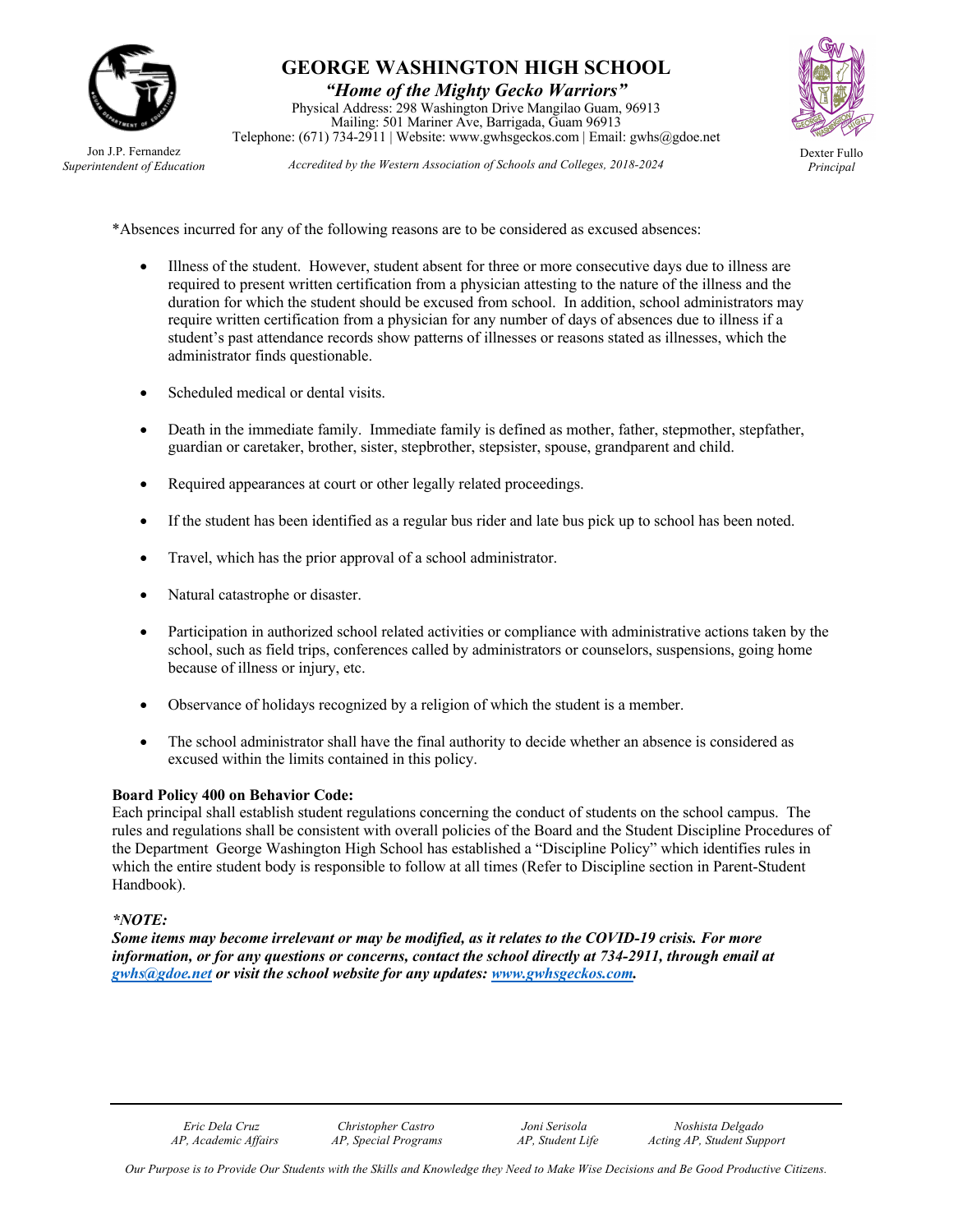

**GEORGE WASHINGTON HIGH SCHOOL**

*"Home of the Mighty Gecko Warriors"* Physical Address: 298 Washington Drive Mangilao Guam, 96913 Mailing: 501 Mariner Ave, Barrigada, Guam 96913 Telephone: (671) 734-2911 | Website: www.gwhsgeckos.com | Email: gwhs@gdoe.net



*Principal*

Jon J.P. Fernandez *Superintendent of Education*

*Accredited by the Western Association of Schools and Colleges, 2018-2024*

### **OUT OF DISTRICT ENROLLMENT REQUEST School Year 2021-2022**

### **STUDENT INFORMATION:**

| <b>LAST NAME</b> | <b>FIRST NAME</b> | <b>AGE</b> | <b>GRADE</b> |  |
|------------------|-------------------|------------|--------------|--|
|                  |                   |            |              |  |
|                  |                   |            |              |  |
|                  |                   |            |              |  |
|                  |                   |            |              |  |
|                  |                   |            |              |  |
|                  |                   |            |              |  |

### **PARENT/GUARDIAN INFORMATION:**

| <b>LAST NAME</b><br>(Mother/Guardian) | <b>FIRST NAME</b><br>(Mother/Guardian) | HOME# | WORK# | <b>OTHER#</b> |
|---------------------------------------|----------------------------------------|-------|-------|---------------|
|                                       |                                        |       |       |               |

| <b>LAST NAME</b><br>(Father/Guardian) | <b>FIRST NAME</b><br>(Father/Guardian) | HOME# | WORK# | OTHER# |
|---------------------------------------|----------------------------------------|-------|-------|--------|
|                                       |                                        |       |       |        |

**Street Address:**

**Student's District School:**

### **Reason for Out of District Enrollment Request:**

As legal guardian and/or custodian of the following student(s) identified above, I understand that the administrator will determine if the above mentioned will be enrolled at George Washington High School.

Moreover, I fully understand that if one or more of the following infractions are performed, then I will be requested to enroll my child(ren) within their residential school district.

• If one or more of my children enrolled at GWHS have exhibited poor time and attendance (more than two unexcused tardies per academic month and/or more than eleven (11) unexcused absences per academic school year).

 *Eric Dela Cruz Christopher Castro Joni Serisola Noshista Delgado AP, Academic Affairs AP, Special Programs AP, Student Life Acting AP, Student Support*